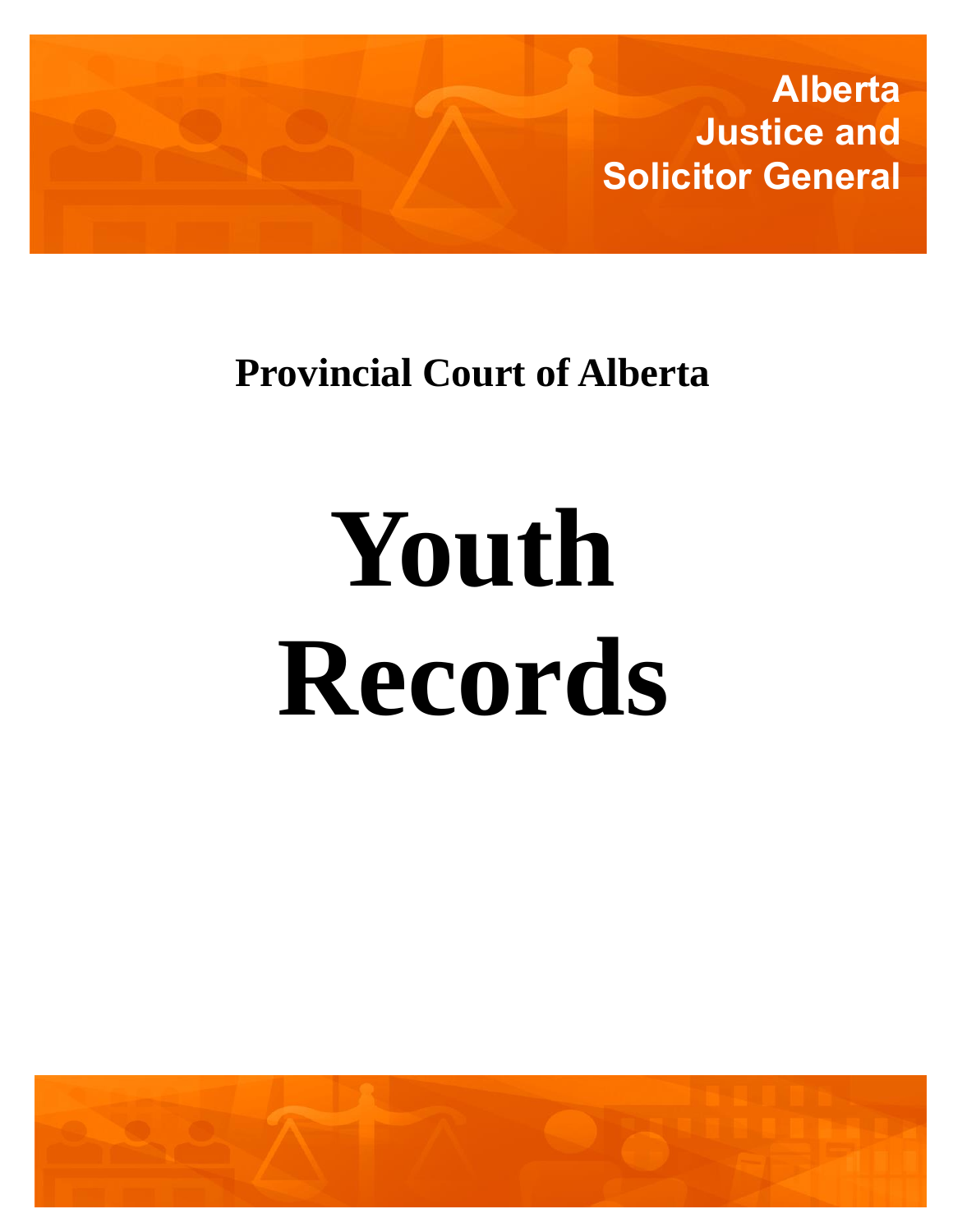#### **What is a youth record?**

A youth record is any document that connects a youth to a case in the youth justice system. It is not the same as an adult criminal record. It may contain police, court or government records or records from social services agencies.

#### **Where can I get a copy of my record?**

You and your lawyer are entitled to see a copy of your youth record at any time. Speak to your lawyer about obtaining a copy.

#### **Who can use a youth record?**

The Youth Criminal Justice Act (*YCJA)* places restrictions on who can see and use a youth record and in what circumstances. People that may have access to your record include:

- You, your lawyer and your parents or other adults that the court has recognized as assisting you;
- The Crown Prosecutor;
- The Judge;
- Police officers investigating the offence;
- The victim of the offence:
- Social workers; and
- Agencies involved in preparing reports or developing extrajudicial measures or sanctions.

#### **Will a record stop me from getting or keeping a job?**

An employer may ask you to obtain a criminal record check as a condition of employment. It is your decision whether or not to release this information to an employer, but if you do not, the employer may choose not to hire you.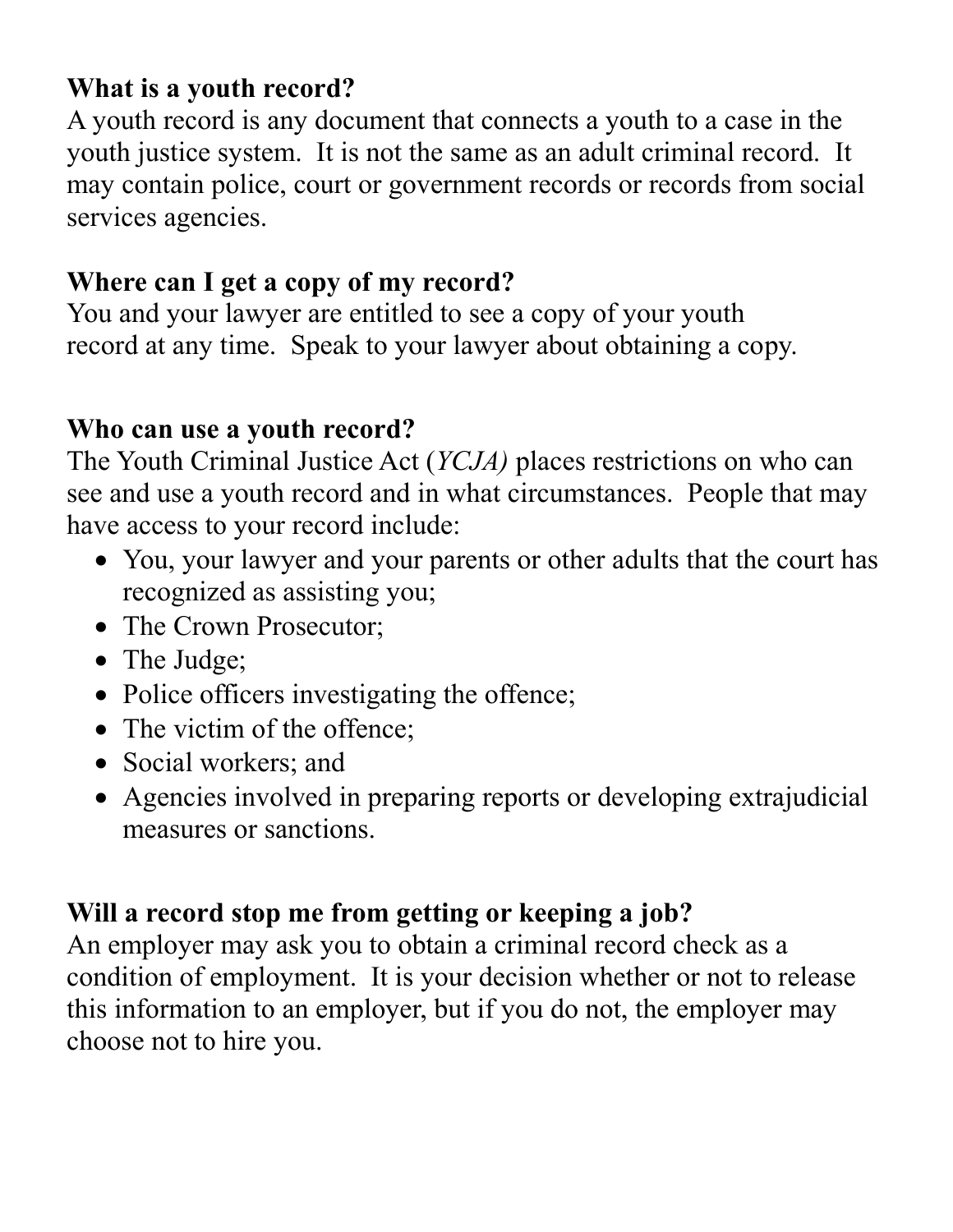### **Can I leave Canada?**

Being found guilty of an offence as a youth may impact travel to other countries even after your youth record has been erased in Canada. Other countries are not bound by Canadian law. It is a good idea to speak to a youth lawyer before travelling to another country, whether your youth record is currently open or closed.

# **Will I have the Record the Rest of my Life?**

As long as you do not commit any more crimes, your youth record will be erased after a period of time. The length of time you will have to wait for your record to be erased depends on what happened in court and how serious the offence was.

- 2 months after you have been found not guilty, the charge is withdrawn, or you receive a reprimand.
- 1 year after the charge was stayed
- 2 years after you agreed to an alternate measures proceeding
- 1 year after you were found guilty if you got an absolute discharge
- 3 years after you were found guilty if you got a conditional discharge
- 3 years from the last penalty you have finished, for a summary conviction offence (less serious offence). This means that if you do not finish your penalty or you keep on offending, you may have a record for life.
- 5 years from the last penalty you have finished, for an indictable offence (more serious). This means that if you do not finish your penalty or keep on offending, you may have a record for life.

## **Your record is not erased automatically on your 18th birthday**.

If you commit an offence as an adult while your youth record is still available, it may be converted to an adult record.